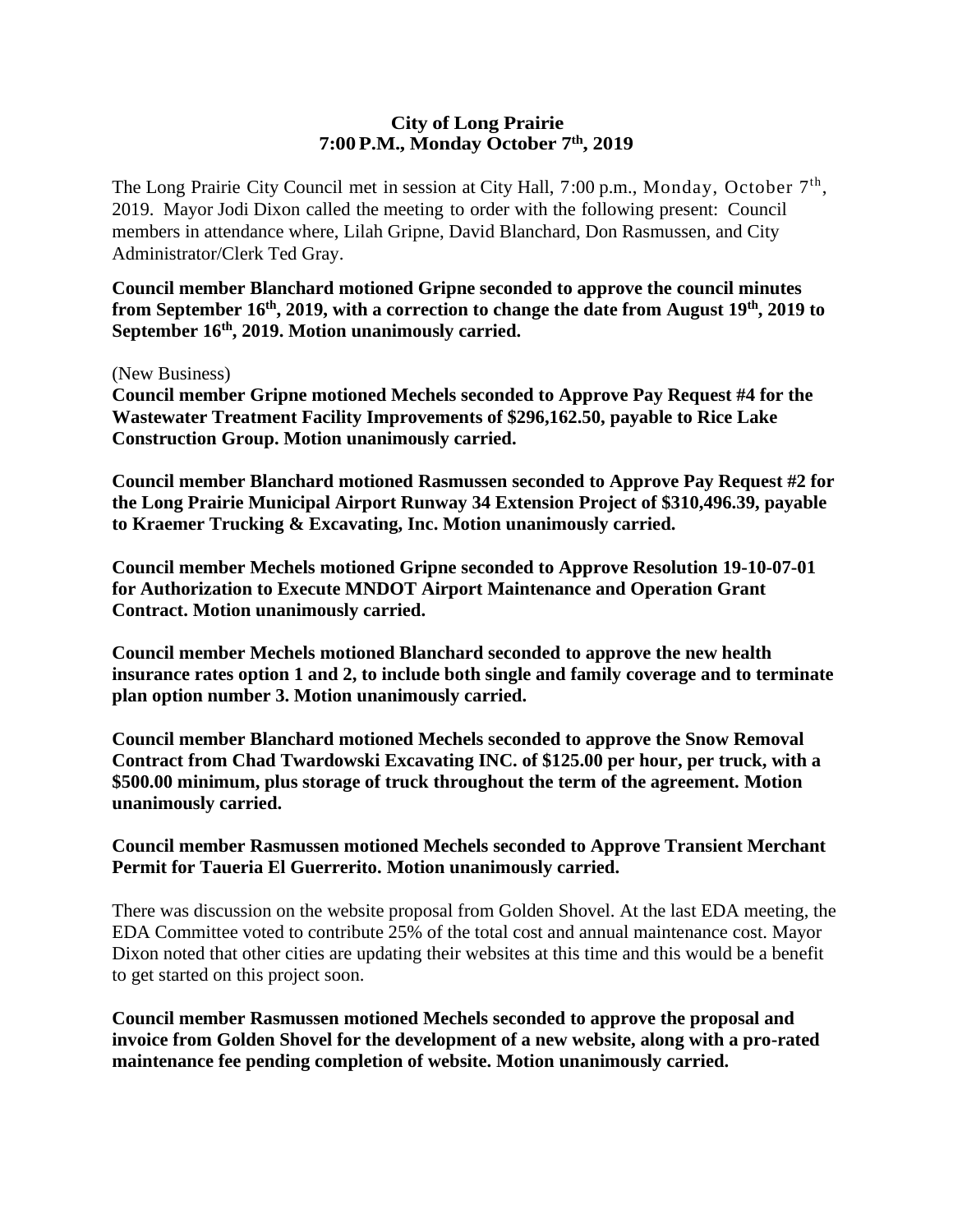The Council reviewed a letter presented by Jerry Vearrier regarding 115 Central Ave. Council Member Gripne gave a history of the buildings and the ordinances involved with the request of rental units/apartments in the store fronts in the downtown area. The ordinance states that store fronts cannot be used for apartments, but there are buildings that are grand fathered in. The Council directed Administrator Gray to send out a letter explaining the ordinances to Mr. Vearrier.

The council discussed the concrete ramp located at 240 Central Ave, Larson Optometry. Administrator Gray gave a history of how the concrete ramp was constructed and that the projected was not compliant with the building codes. Direction was given by the council for the city to cover the cost of the removal of the concrete ramp and to bring the sidewalk back to code.

The council discussed the possibility of having DJV Municipal Consulting LLC gaining remote access to assist the City from home. Council member Mechels asked for more information to be gathered from the City's computer consulting firm, XS Consulting. The information mentioned by council member Mechels to be included was the cost of the secure connection, how secure that connection would be, making sure our Fund Accounting software is compatible, and what type of remote connection would we be using. Administrator Gray will gather information regarding this to be presented to the Council.

Administrator Gray presented some answers to the possibility of a dog park in town. The question at the previous meeting held on September  $16<sup>th</sup>$ , was on the liability of a dog park for the City. The dog park would be covered under the City's insurance if issues would arise. It is possible for the City to receive property, but not take full ownership and add a dog park to that property. Questions were asked regarding cleanliness of the park and possible diseases. There are some diseases out there that can affect dogs at this park if they are not properly vaccinated. Administrator Gray will reach out the League of MN Cities for additional information to presented to the council.

The Council is looking into dates for an ordinance work session. The council agreed that an 8:00 am meeting would work best for everyone to attend. Administrator Gray will work on a date to have the work session.

## (Council Reports)

Public Works: Chad Bosl gave an update on public works projects; all decorative lights have been removed and they will be putting back up three of the large streetlights. Rain has slowed work at the Wastewater Treatment plant, otherwise public works is working on winterizing different facilities around town.

Public Safety Police: Councilmember Blanchard gave a report that the LP Police is participating in the Centra Care Mass Casualty drill to take place at Dan's Prize on October 22<sup>nd</sup>. The Long Prairie-Grey Eagle Schools Homecoming Parade will take place on Friday October 11<sup>th</sup> from 1:30-3:30. Officer Bryan Lashinski will be resigning from the Long Prairie Police Department and will be starting a job with Todd County on October 14th. The Long Prairie Police Department has offered the position to replace officer Lashinski to a current part time employee.